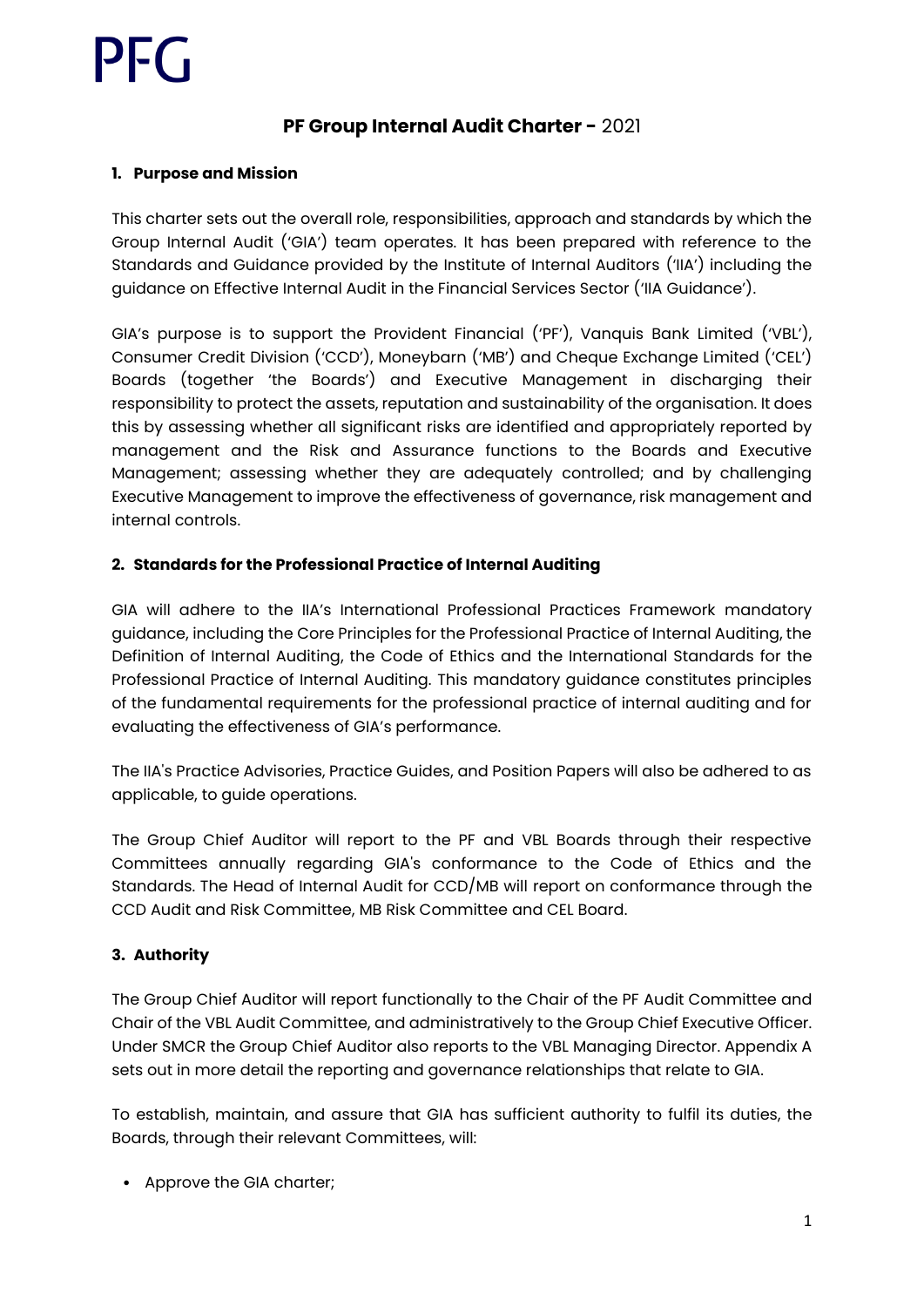- Approve the risk-based internal audit plan;
- Challenge GIA's budget and resource plan;
- Receive communications from the Group Chief Auditor on GIA's performance relative to its plan and other matters; and
- Make appropriate inquiries of management and the Group Chief Auditor to determine whether there is inappropriate scope or resource limitations.

The PF Board, supported by the VBL Board, through their relevant Committees, will approve all decisions regarding the performance evaluation, appointment, or removal of the Group Chief Auditor as well as their annual compensation and salary adjustment.

The Group Chief Auditor will communicate and interact directly with the PF and VBL Boards through their respective Audit Committees, including in executive sessions and between meetings as appropriate.

The Head of Internal Audit for CCD/MB will report functionally and administratively to the Group Chief Auditor. Under SMCR the Head of Internal Audit for CCD/MB will also report to the Chair of the CCD Audit and Risk Committee and the Chair of the MB Risk Committee.

The Head of Internal Audit for CCD/MB will communicate and interact directly with the CCD, MB and CEL Boards through the CCD Audit and Risk Committee, MB Risk Committee and the CEL Board respectively, including where appropriate in executive sessions and between meetings.

The Boards, through their relevant Committees, authorise GIA to:

- Have full, free, and unrestricted access to all functions, records, property, and personnel pertinent to carrying out any engagement, subject to accountability for confidentiality and safeguarding of records and information;
- Allocate resources, set frequencies, select subjects, determine scopes of work, apply techniques required to accomplish audit objectives, and issue reports; and
- Obtain assistance from the necessary personnel, as well as other specialised internal or external services, in order to complete the engagement.

GIA will also have free and unrestricted access to the Boards.

## **4. Independence and Objectivity**

GIA will remain free from inappropriate interference by Executive Management or the Boards, including matters of audit selection, scope, procedures, frequency, timing, or report content, to ensure necessary independence and objectivity. If the Group Chief Auditor determines that independence or objectivity may be impaired in fact or appearance, the details of impairment will be disclosed to appropriate parties.

GIA's internal auditors will maintain an unbiased mental attitude that allows them to perform engagements objectively and in such a manner that they believe in their work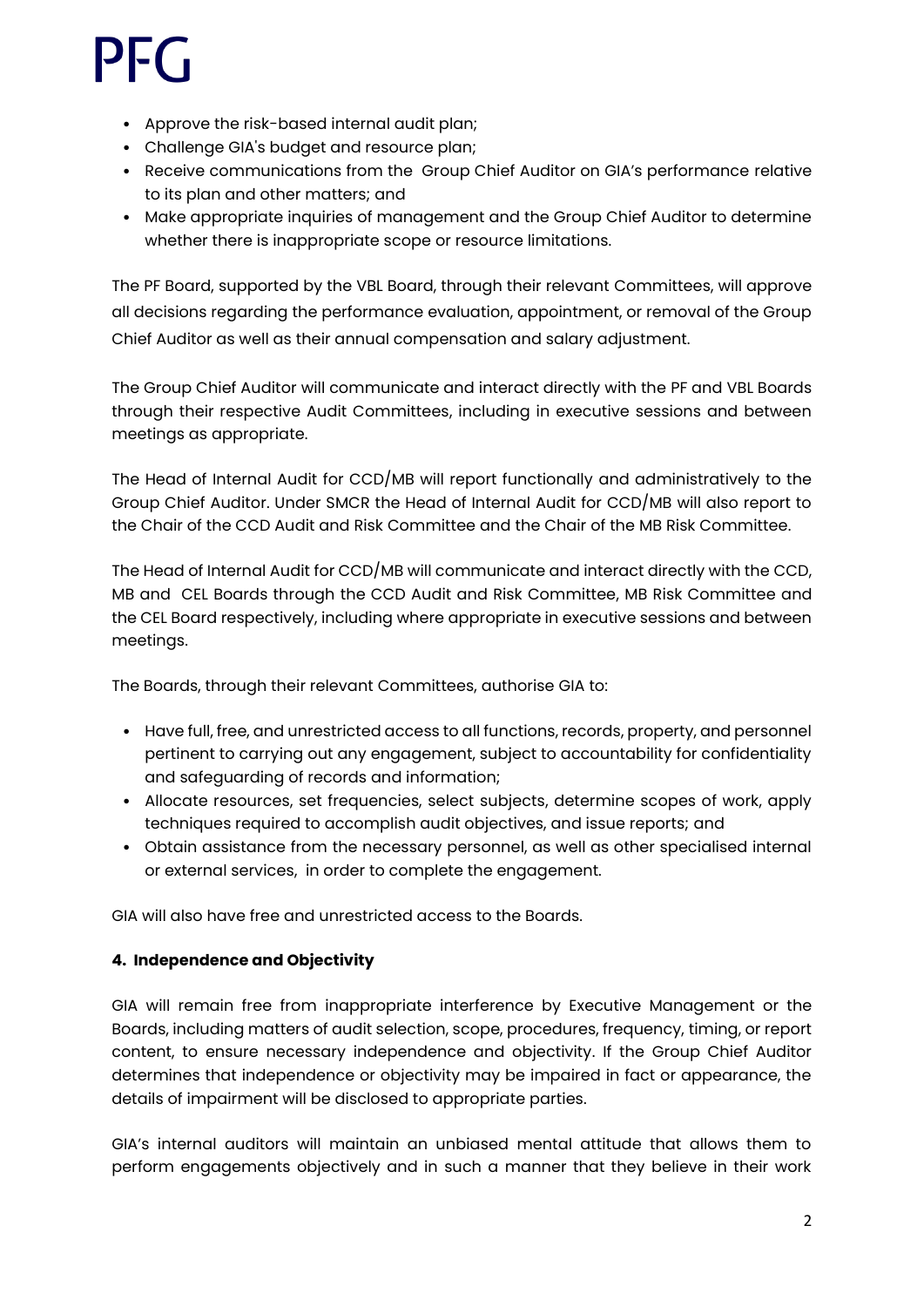product, that no quality compromises are made, and that they do not subordinate their judgment on audit matters to others.

GIA's internal auditors will have no direct operational responsibility or authority over any of the activities audited. Accordingly, they will not implement internal controls, develop procedures, install systems, prepare records, or engage in any other activity that may impair their judgment including:

- Assessing specific operations for which they had responsibility within the previous year;
- Performing any operational duties for any of the Group's businesses;
- Initiating or approving transactions external to GIA; and
- Directing the activities of any employee not employed by GIA, except to the extent that such employees have been appropriately assigned to auditing teams or to otherwise assist internal auditors.

Where the Group Chief Auditor has or is expected to have roles and/or responsibilities that fall outside of internal auditing, safeguards will be established to limit impairments to independence or objectivity.

Internal auditors will:

- Disclose any impairment of independence or objectivity, in fact or appearance, to appropriate parties. This is to a large extent dependent on the nature of the impairment, but appropriate parties could include the Group Chief Auditor or the Chair of the Group Audit Committee. All impairments will be logged in the GIA Conflict Register ;
- Exhibit the highest level of professional objectivity in gathering, evaluating, and communicating information about the activity or process being examined;
- Make a balanced assessment of all the relevant circumstances; and
- Not be unduly influenced by their own interests or by others in forming judgments.

The Group Chief Auditor will confirm to the PF and VBL Boards through their respective Committees, at least annually, the organisational independence of the internal audit activity. The Head of Internal Audit for CCD/MB will do so through the CCD Audit and Risk Committee, MB Risk Committee and CEL Board.

The Group Chief Auditor will disclose to the PF and VBL Boards through their respective Committees, any interference and related implications in determining the scope of internal auditing, performing work, and/or communicating results. The Head of Internal Audit for CCD/MB will do so through the CCD Audit and Risk Committee, MB Risk Committee and CEL Board.

#### **5. Scope of GIA Activities**

The scope of GIA encompasses, but is not limited to, the objective examination of evidence for the purpose of providing independent assessments and evaluation of the adequacy and effectiveness of the Group's governance, risk management, and internal control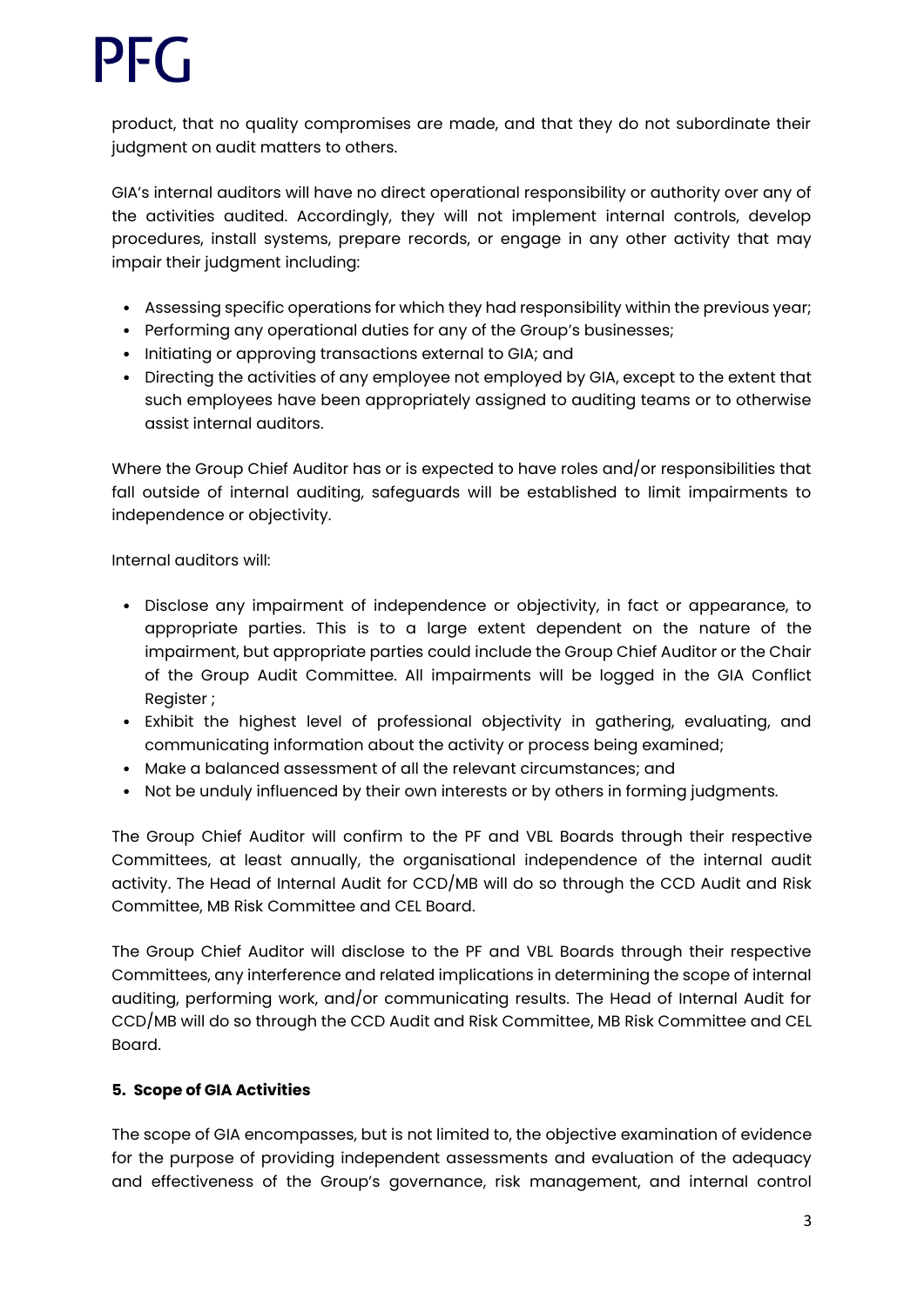processes in relation to the organisation's defined goals and objectives. Within this scope the following areas will be considered:

- Internal governance mechanisms committees, organisational design, roles, responsibilities and accountabilities, risk management and financial controls and reporting;
- Setting of and adherence to risk appetite;
- The risk and control culture of the organisation;
- The broader culture of the organisation and the conduct of staff in the areas under review;
- Whether risks relating to the achievement of the organisation's strategic objectives are appropriately identified and managed;
- Risks of poor customer treatment leading to conduct or reputational risks;
- Capital and liquidity management;
- Key corporate events including mergers, acquisitions, divestments and large scale change programmes/product launches;
- Reliability and integrity of strategic and operational management and financial information processes, including the means to identify, measure, classify, and report such information;
- Whether all actions are undertaken in compliance with relevant policies, procedures, and applicable laws, regulations, and governance standards;
- Whether the results of operations or programmes are consistent with established goals and objectives;
- Whether operations or programmes are being carried out effectively and efficiently;
- Whether established processes and systems enable compliance with the policies, procedures, laws, and regulations that could significantly impact the organisation; and
- Whether resources and assets are acquired economically, used efficiently, and protected adequately.

The Group Chief Auditor and Head of Internal Audit for CCD/MB will report periodically to the Boards, via the relevant Committees, regarding:

- GIA's purpose, authority, and responsibility;
- GIA's plan and performance relative to its plan;
- Significant risk exposures and control issues, including fraud risks, governance issues, and other matters requiring the attention of, or requested by the Boards;
- Results of audit engagements or other activities;
- Resource requirements; and
- Any response to risk by management that may be unacceptable to the organisation.

GIA may perform consulting and advisory services related to governance, risk management and control as appropriate for the organisation, but will not assume management responsibility through this activity. GIA may also evaluate specific operations at the request of the Boards or management, or their associated Committees.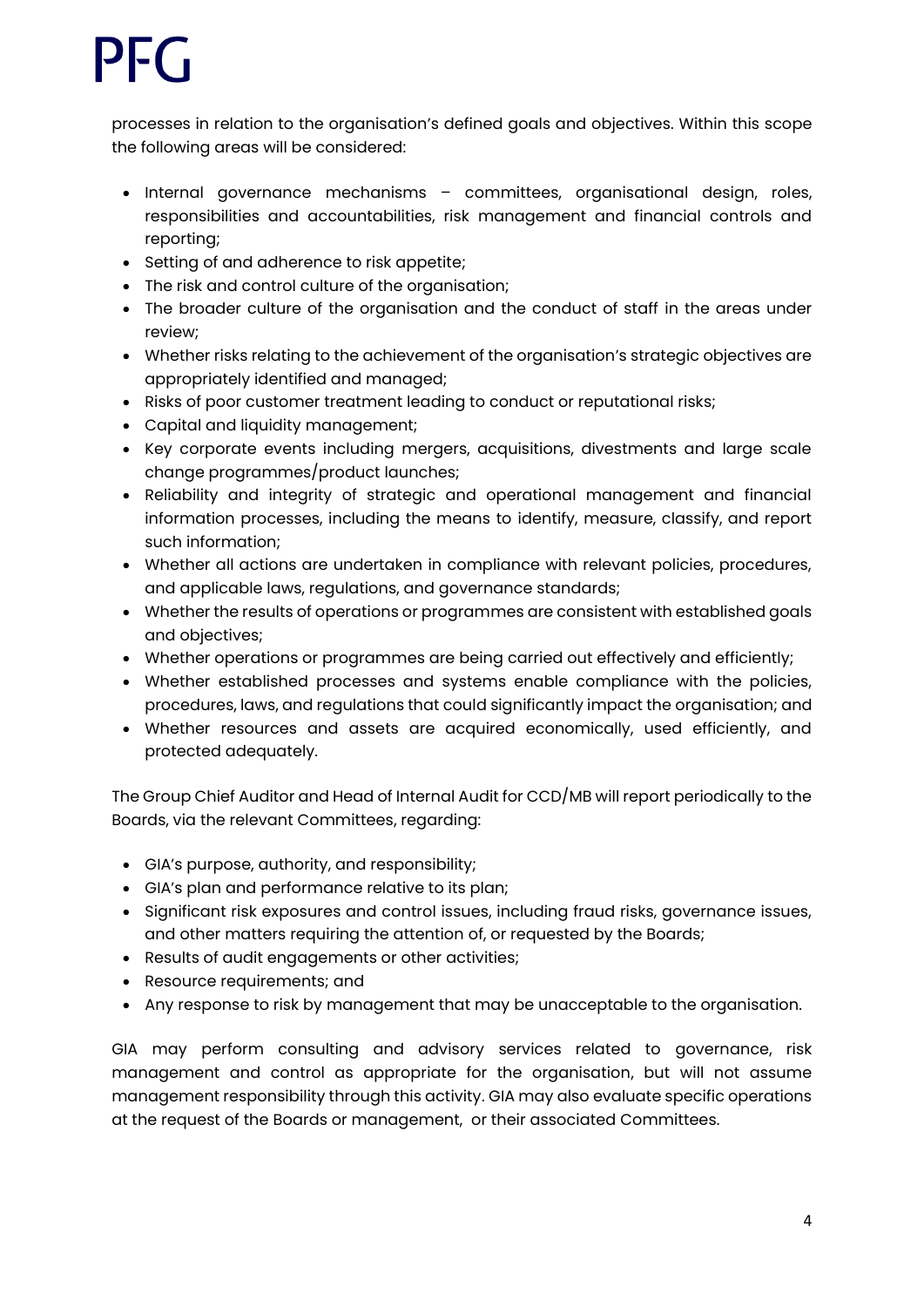Based on its activity, GIA is responsible for reporting significant risk exposures and control issues identified to the Boards and their associated Committees, as appropriate, and to Senior Management, including fraud risks, governance issues, and other matters needed or requested.

Where GIA intend to place reliance on other risk management and assurance functions across the Group in executing audit work this can only be done once suitable validation of the results of their work has been performed.

## **6. Responsibility**

The Group Chief Auditor and Head of Internal Audit for CCD/MB have responsibility to:

- At least annually, submit internal audit plans for the whole Group and for each of the individual businesses within the Group (i.e. VBL, CCD, MB and CEL), including risk assessment criteria, to the Boards through their respective Committees for review and approval. The plans will include timing as well as budget and resource requirements for the next fiscal/calendar year;
- Communicate the impact of resource limitations and any significant interim changes to the plan to senior management and the PF and VBL Boards through their respective Audit Committees; and
- Communicate any significant deviation from the approved plan through the periodic activity reporting process to the Boards through their respective Committees.

The Group Chief Auditor and the Head of Internal Audit for CCD/MB have responsibility to:

- Ensure each engagement of the internal audit plan is executed, including the establishment of objectives and scope, the assignment of appropriate and adequately supervised resources, the documentation of work programs and testing results, and the communication of engagement results with applicable conclusions and recommendations to appropriate parties;
- Follow up on engagement findings and corrective actions, and report any corrective actions not effectively implemented. Any 'Moderate'-rated or above findings will require additional focus to confirm that the action(s) have been effectively implemented;
- Ensure the principles of integrity, objectivity, confidentiality, and competency are applied and upheld;
- Ensure GIA collectively possesses or obtains the knowledge, skills, and other competencies needed to meet the requirements of this charter;
- Ensure trends and emerging issues that could impact the Group are considered and communicated appropriately;
- Ensure emerging trends and successful practices in internal auditing are considered;
- Establish and ensure adherence to the Methodology and Operating Procedure manual designed to guide GIA;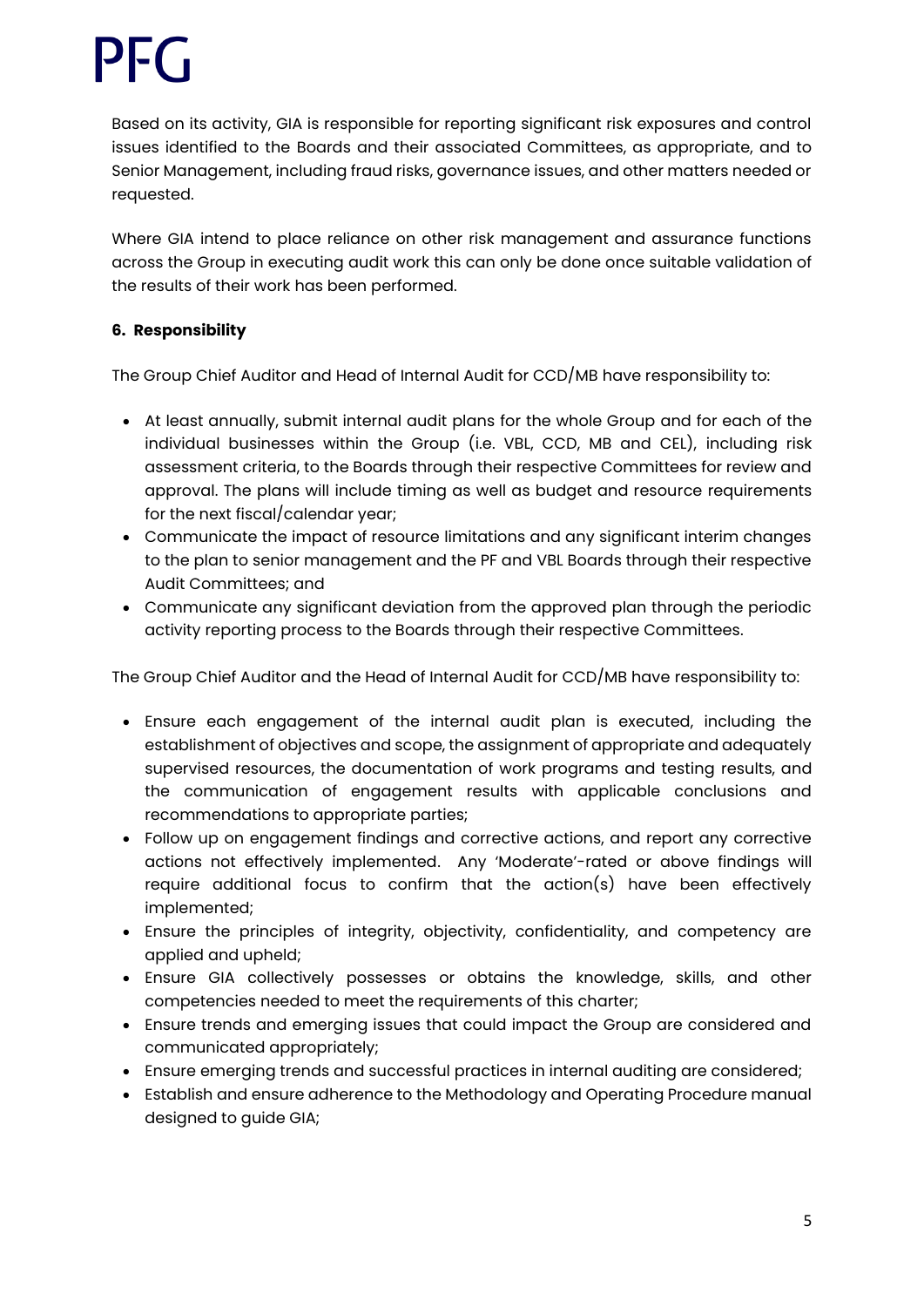# I-C 1

- Ensure adherence to relevant Corporate policies and procedures, unless they conflict with this charter. Any such conflicts will be resolved or otherwise communicated appropriately;
- Ensure conformance with the Standards detailed in Section 2, with the following qualifications:
	- $\circ$  If GIA is prohibited by law or regulation from conformance with certain parts of the Standards, the Group Chief Auditor will ensure appropriate disclosures and will ensure conformance with all other parts of the Standards;
	- $\circ$  If the Standards are used in conjunction with requirements issued by other authoritative bodies, the Group Chief Auditor will ensure that GIA conforms with the Standards, even if GIA also conforms with the more restrictive requirements of other authoritative bodies.
- At least annually, provide an assessment of the overall effectiveness of the governance, risk and control framework of the organisation.

## **7. Quality Assurance and Improvement Programme**

GIA will maintain a quality assurance and improvement programme that covers all aspects of the department's activity. The programme will include an evaluation of GIA's conformance with the Standards, and an evaluation of whether internal auditors apply the IIA's Code of Ethics. The programme will also assess the efficiency and effectiveness of the department and identify opportunities for improvement.

The Group Chief Auditor and the Head of Internal Audit for CCD/MB will communicate to the Boards via the Committees on GIA's quality assurance and improvement programme, including results of internal assessments (both ongoing and periodic) and external assessments conducted at least once every five years by a qualified, independent assessor or assessment team from outside the organisation.

The Group Chief Auditor is responsible for providing an annual self-assessment on the internal audit activity with regard to consistency with this charter (purpose, authority, responsibility) and performance relative to the plan. This will be supported by regular reporting on the performance of GIA against the departmental key KPIs.